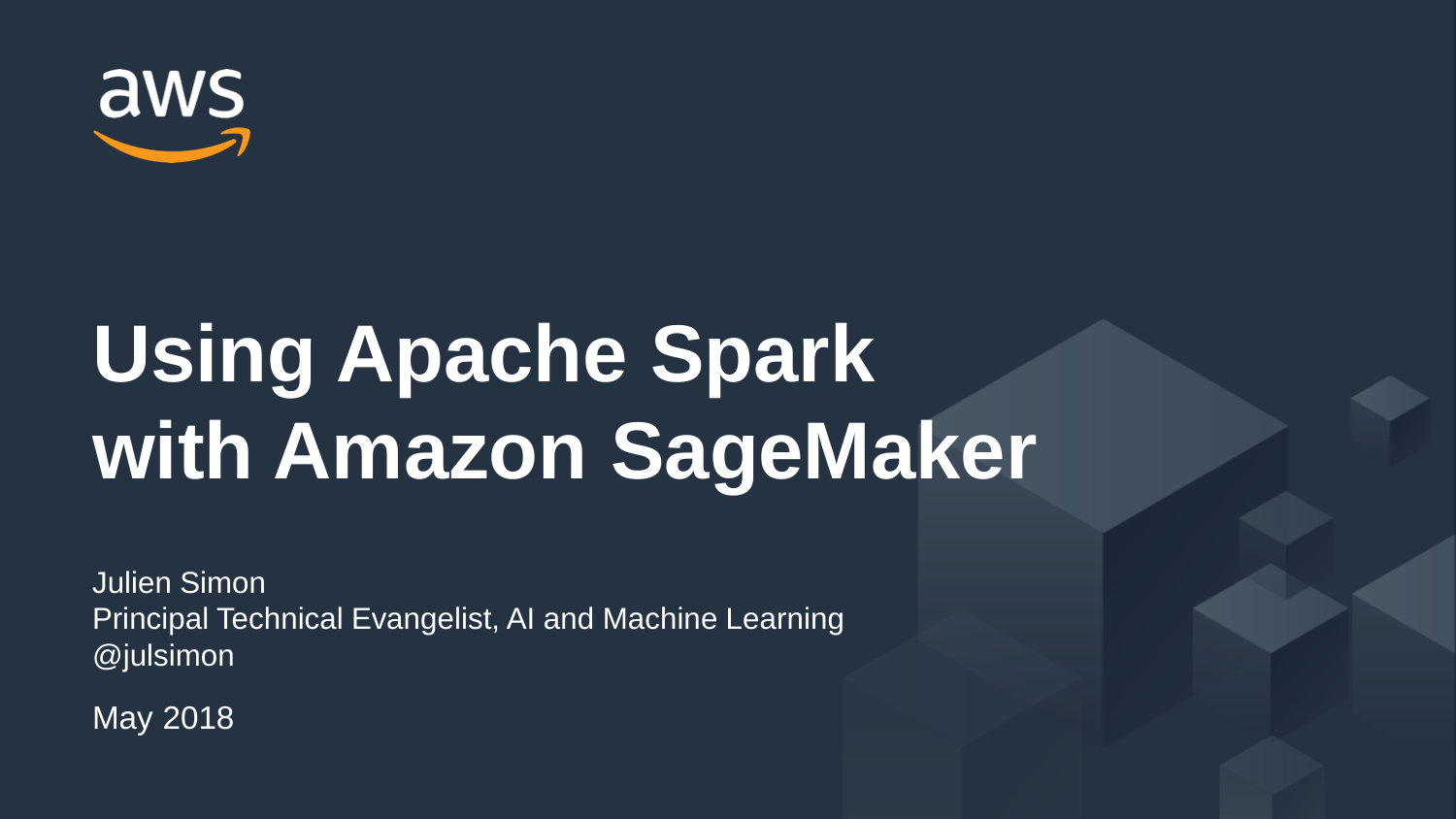### **Agenda**

- Apache Spark on AWS
- Amazon SageMaker
- Combining Spark and SageMaker
- Demos with the SageMaker SDK for Spark
- Getting started

Services covered: Amazon EMR, Amazon SageMaker

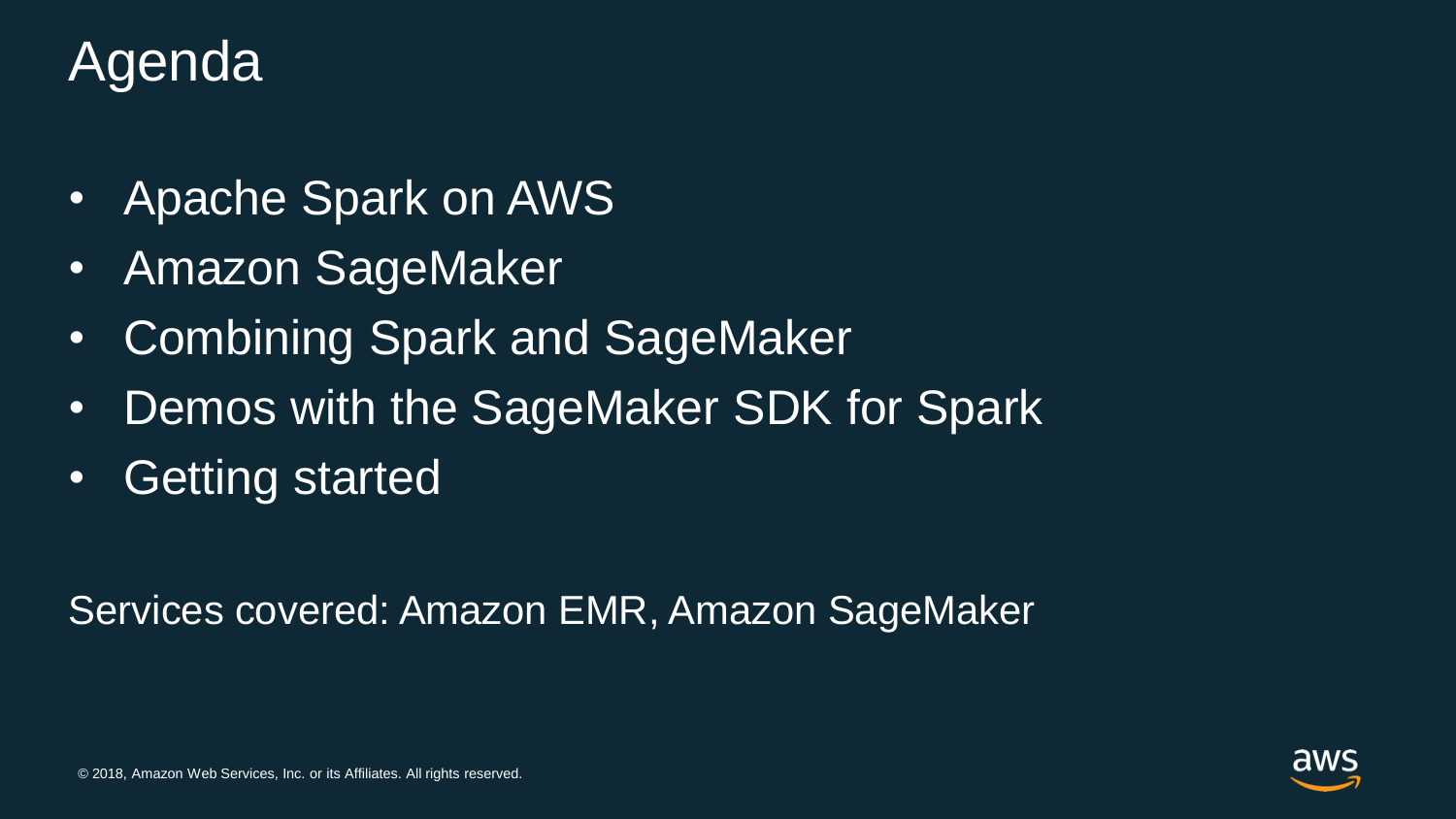### **Apache Spark on AWS**

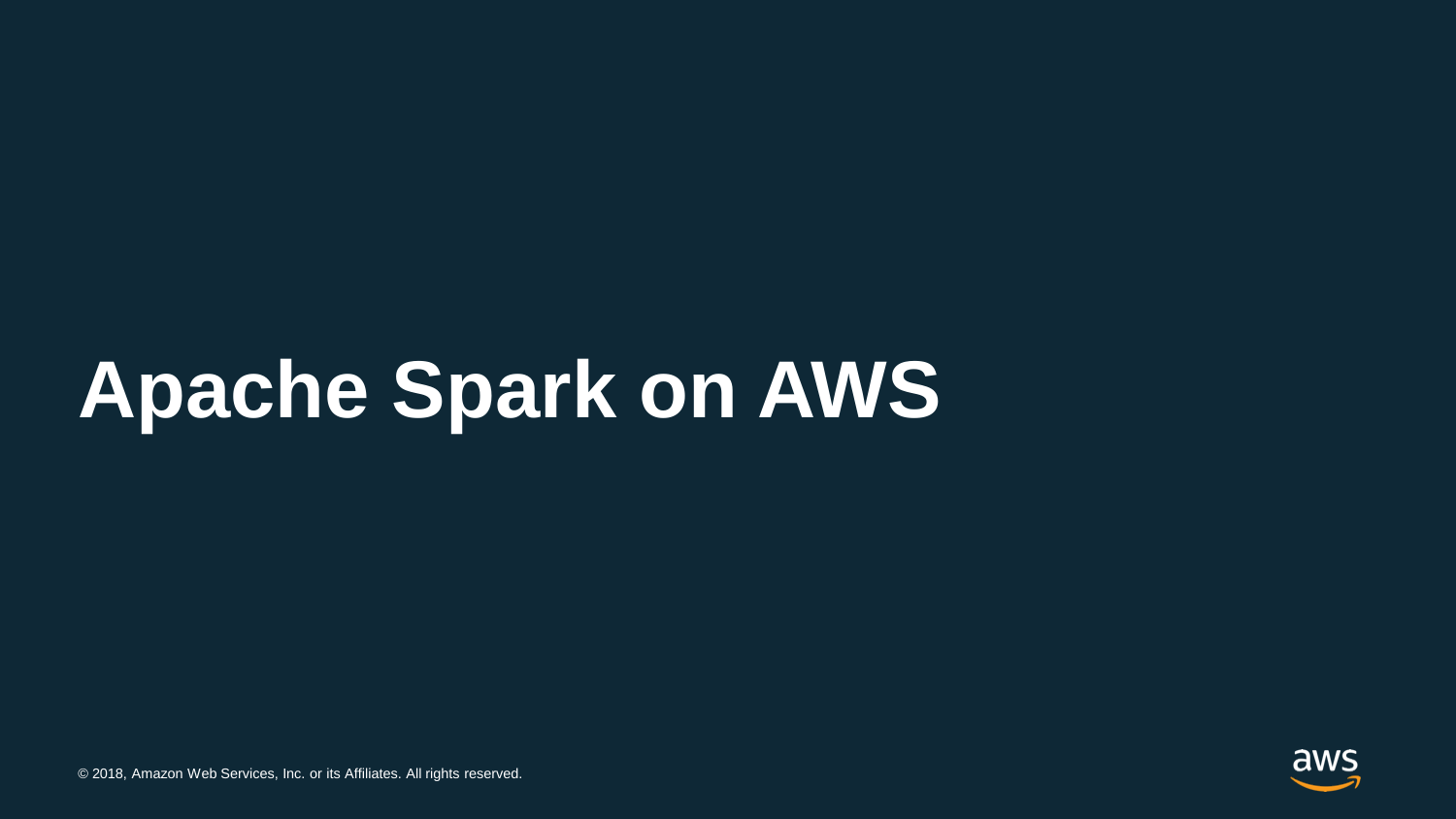



- Open-source, distributed processing system.
- In-memory caching and optimized execution for fast performance (typically 100x faster than Hadoop).
- Batch processing, streaming analytics, machine learning, graph databases and ad hoc queries.
- API for Java, Scala, Python, R, and SQL.

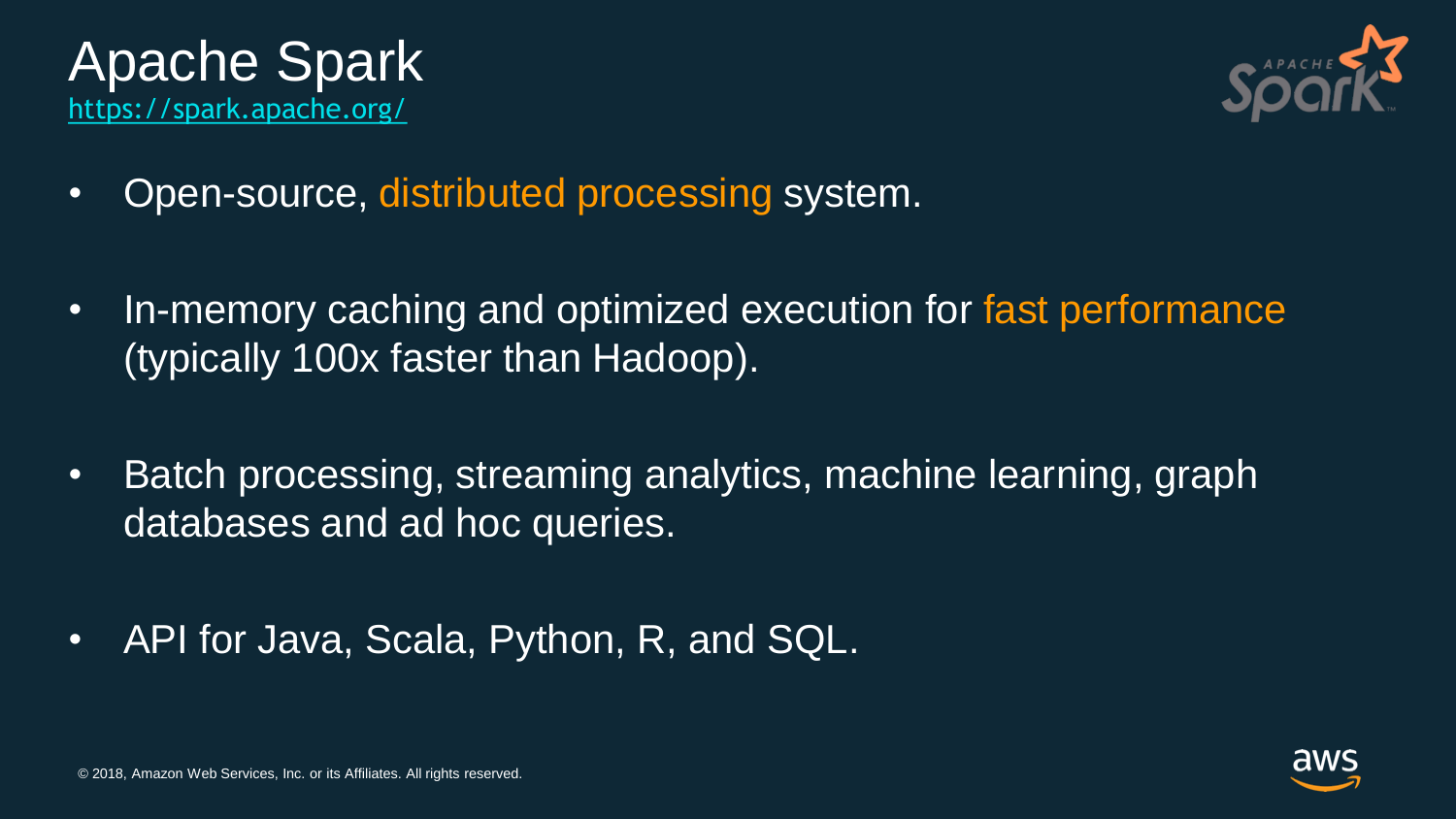### Apache Spark – *DataFrame*



- Distributed collection of data organized into named columns.
- Conceptually equivalent to a table in a relational database.
- Wide array of sources: structured files, databases.
- Wide array of formats: text, CSV, JSON, Avro, ORC, Parquet.

```
{"name":"Michael"}
{"name":"Andy", "age":30}
{"name":"Justin", "age":19}
```

```
df = spark.read.json("people.json") 
df.show()
   +----+-------+
  age | name
 +----+-------+
|null|Michael|
  | 30 | Andy |
        | 19 | Justin|
+----+-------+
```
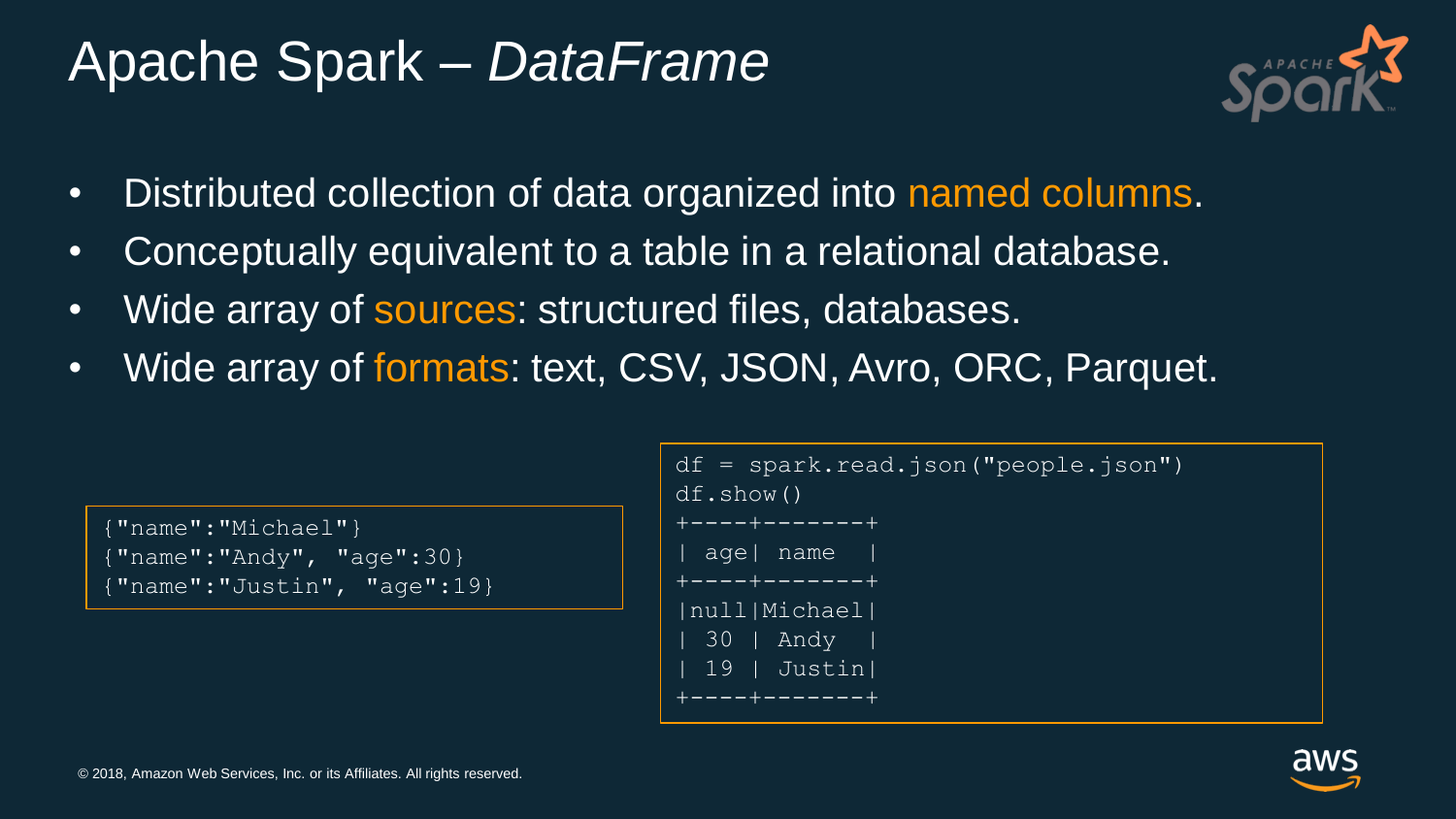### MLlib – Machine learning library

<https://spark.apache.org/docs/latest/ml-guide.html>



- ML algorithms: classification, regression, clustering, collaborative filtering.
- Featurization: feature extraction, transformation, dimensionality reduction.
- Tools for constructing, evaluating and tuning ML pipelines
- *Transformer* a transform function that maps a *DataFrame* into a new one
	- Adding a column, changing the rows of a specific column, etc.
	- Predicting the label based on the feature vector.
- *Estimator* an algorithm that trains on data
	- Consists of a *fit*() function that maps a *DataFrame* into a *Model*.

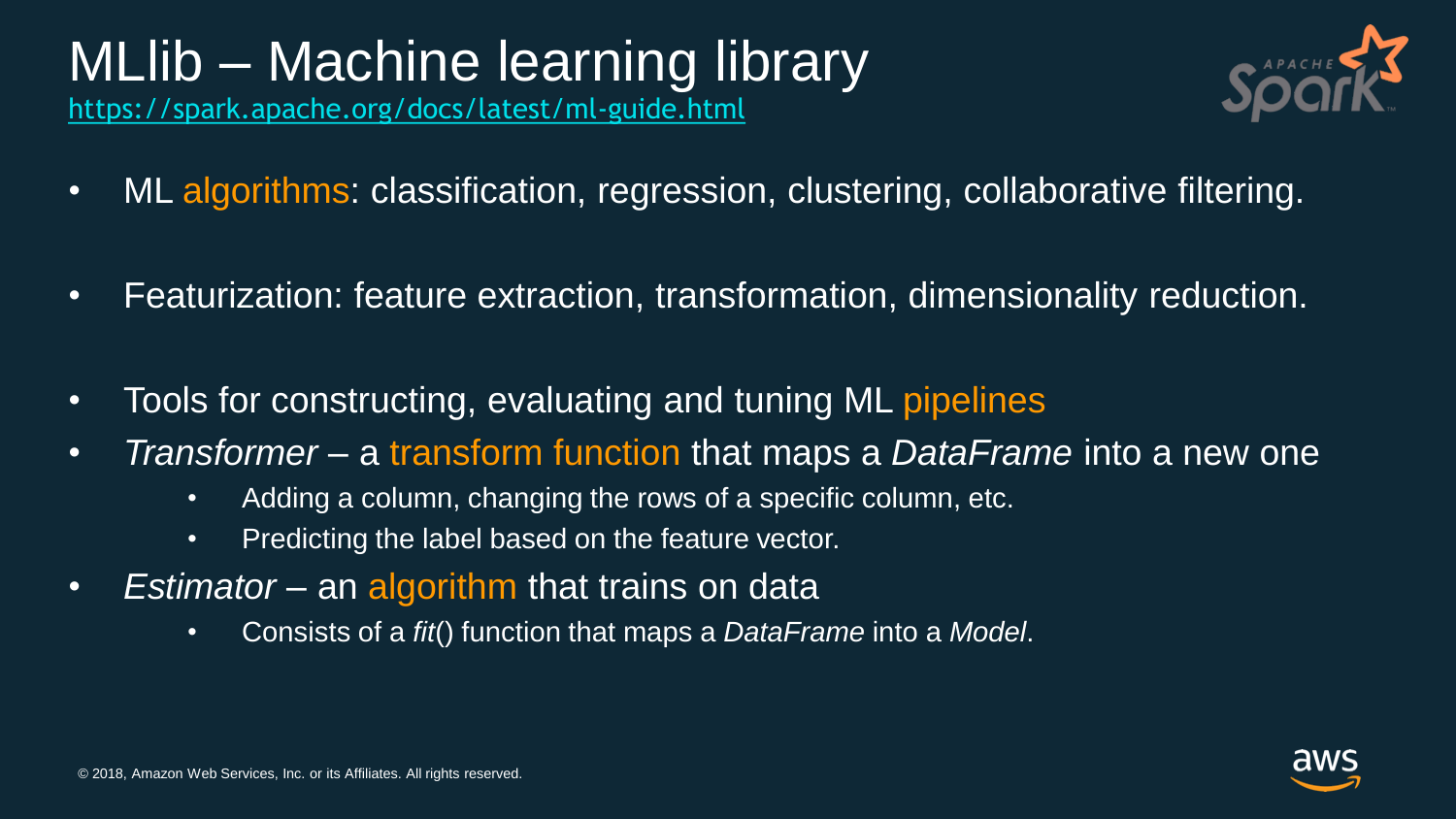### Apache Spark on Amazon EMR

[https://aws.amazon.com/emr/](https://aws.amazon.com/fr/emr/)



- Spark is natively supported in Amazon EMR.
- Amazon S3 connectivity using the EMR File System (EMRFS).
- Amazon Kinesis, Redshift and DynamoDB as data sources.
- Integration with the AWS Glue Data Catalog.
- Auto Scaling to add or remove instances from your cluster.
- Integration with the Amazon EC2 Spot market.

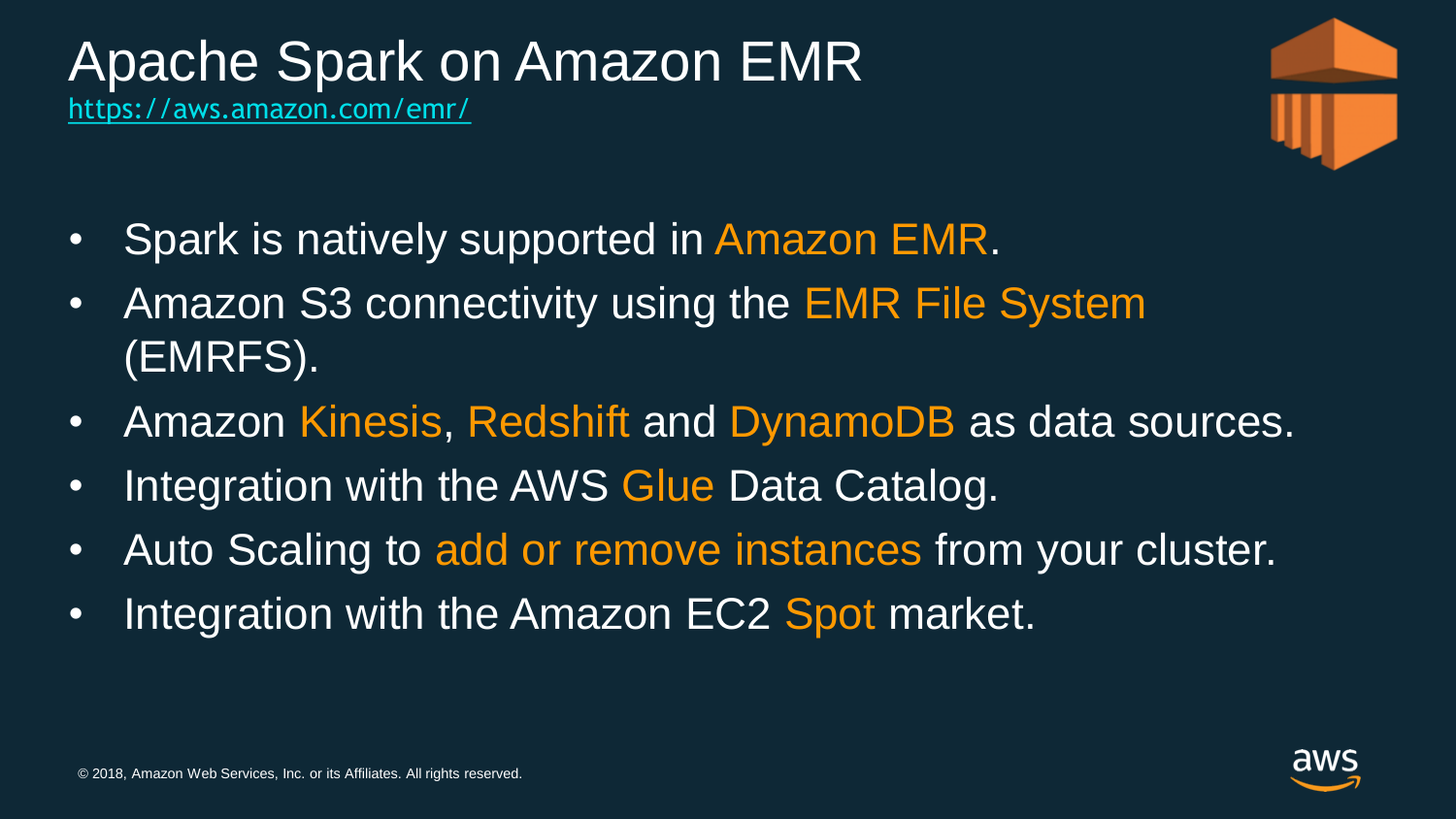### Customer use case: Zillow

<https://aws.amazon.com/solutions/case-studies/zillow-zestimate/>



- Most popular online real-estate website in the US.
- Zestimate: a home valuation tool for over 100 million homes.
- Computed from data ingested into Kinesis and pushed into Spark on EMR.
- Machine learning models give users near real-time Zestimates.



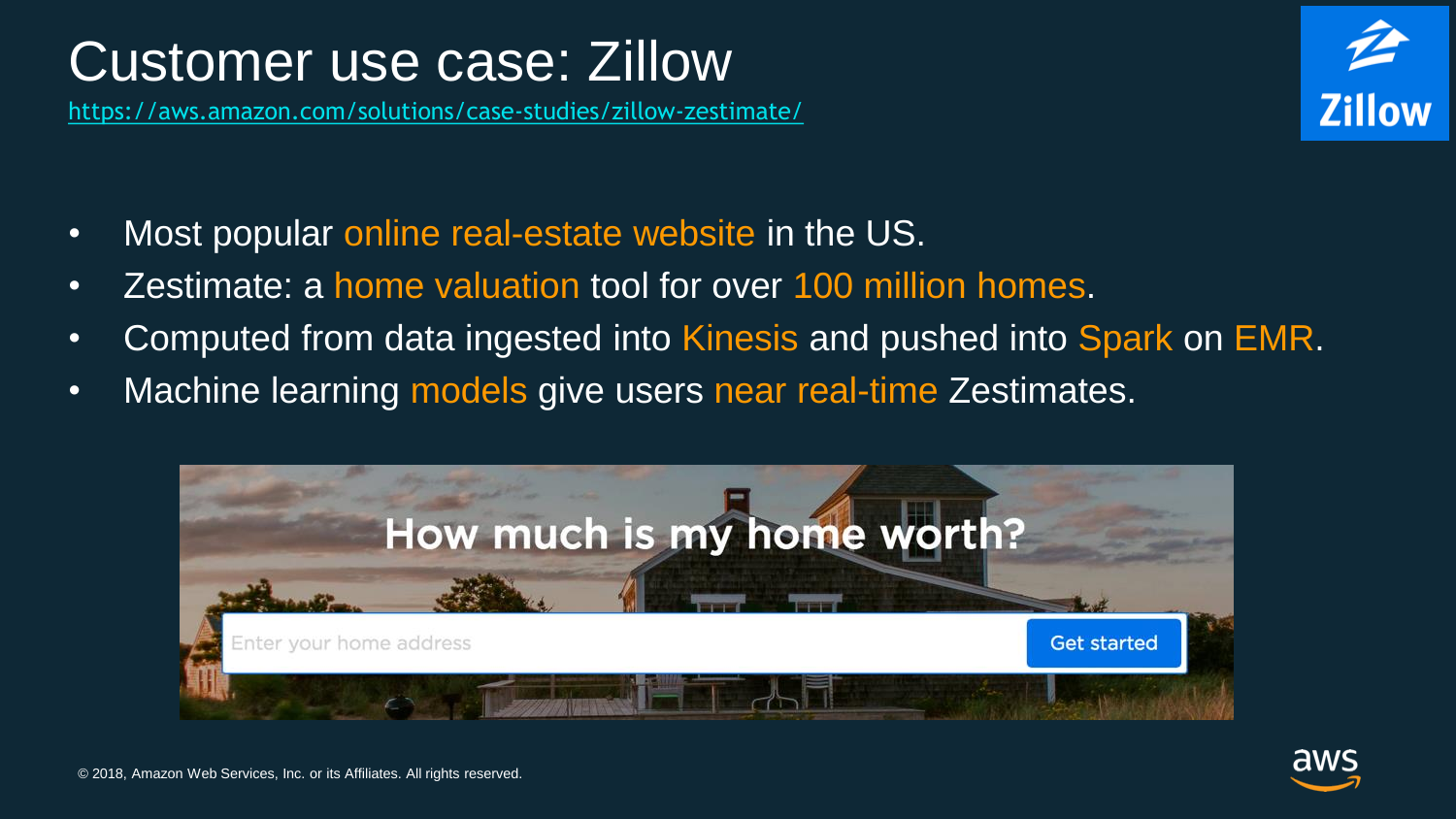### **Amazon SageMaker**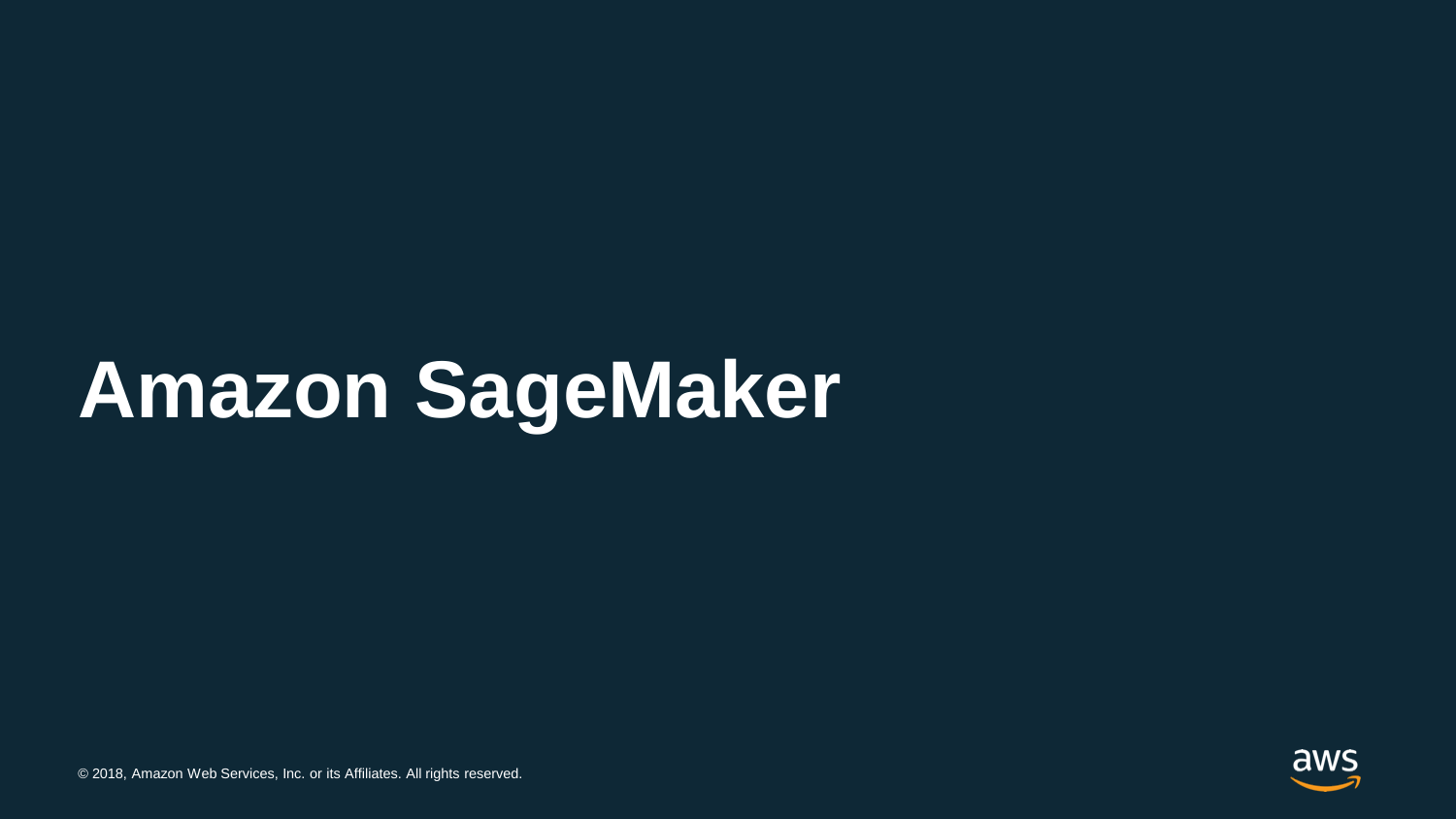

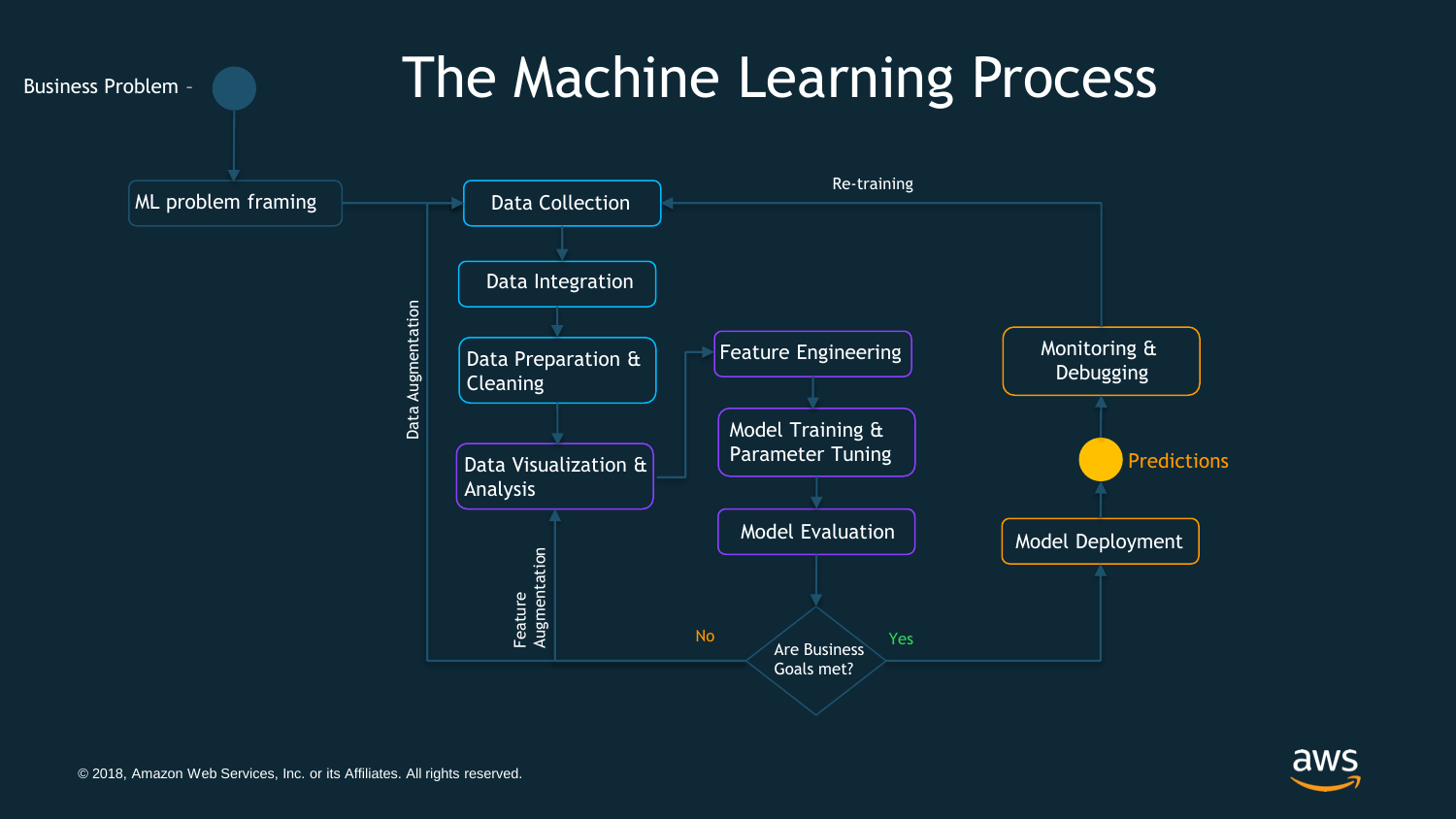#### Amazon SageMaker

Build, train, and deploy models at scale





Platform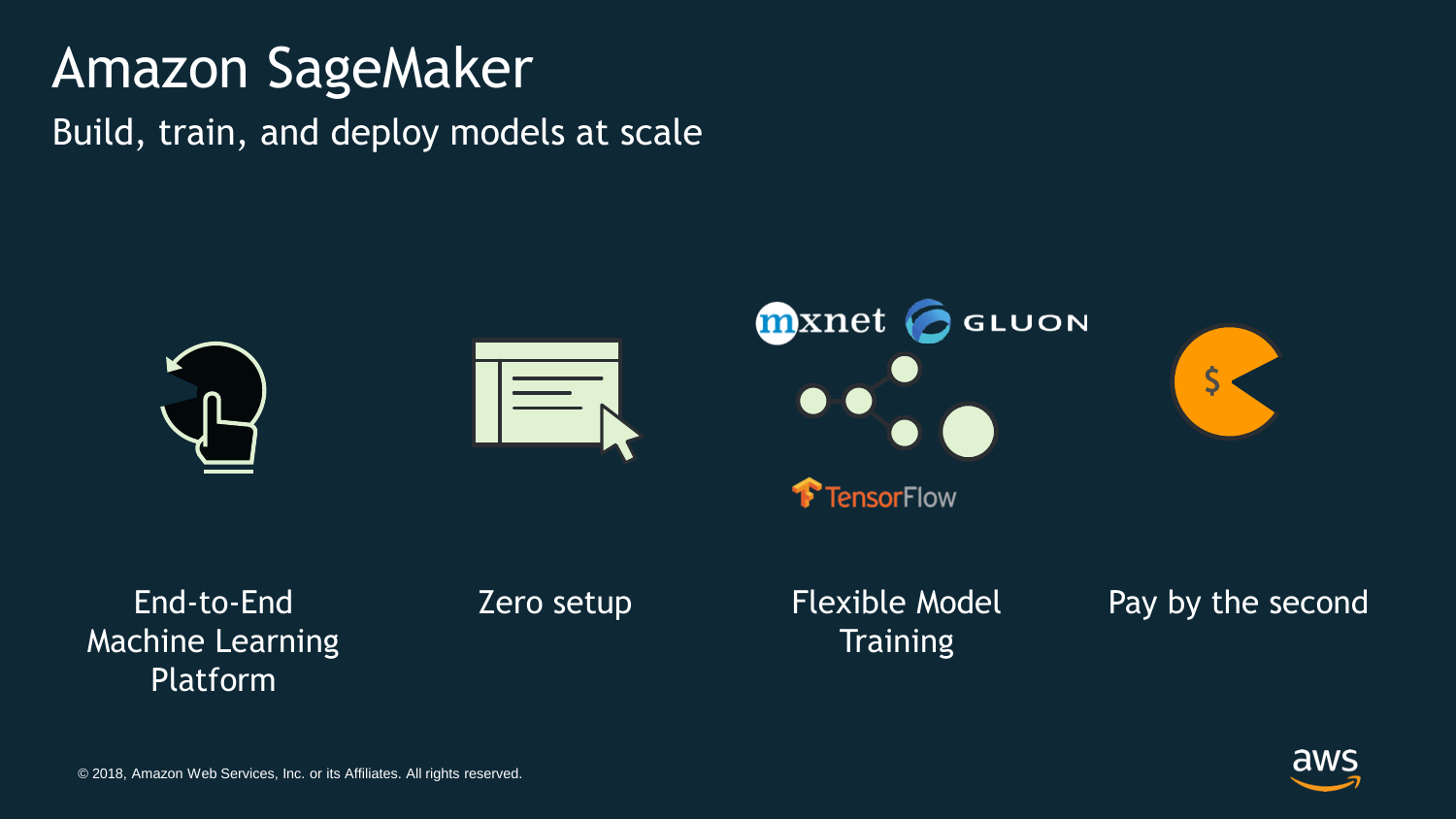#### Amazon SageMaker

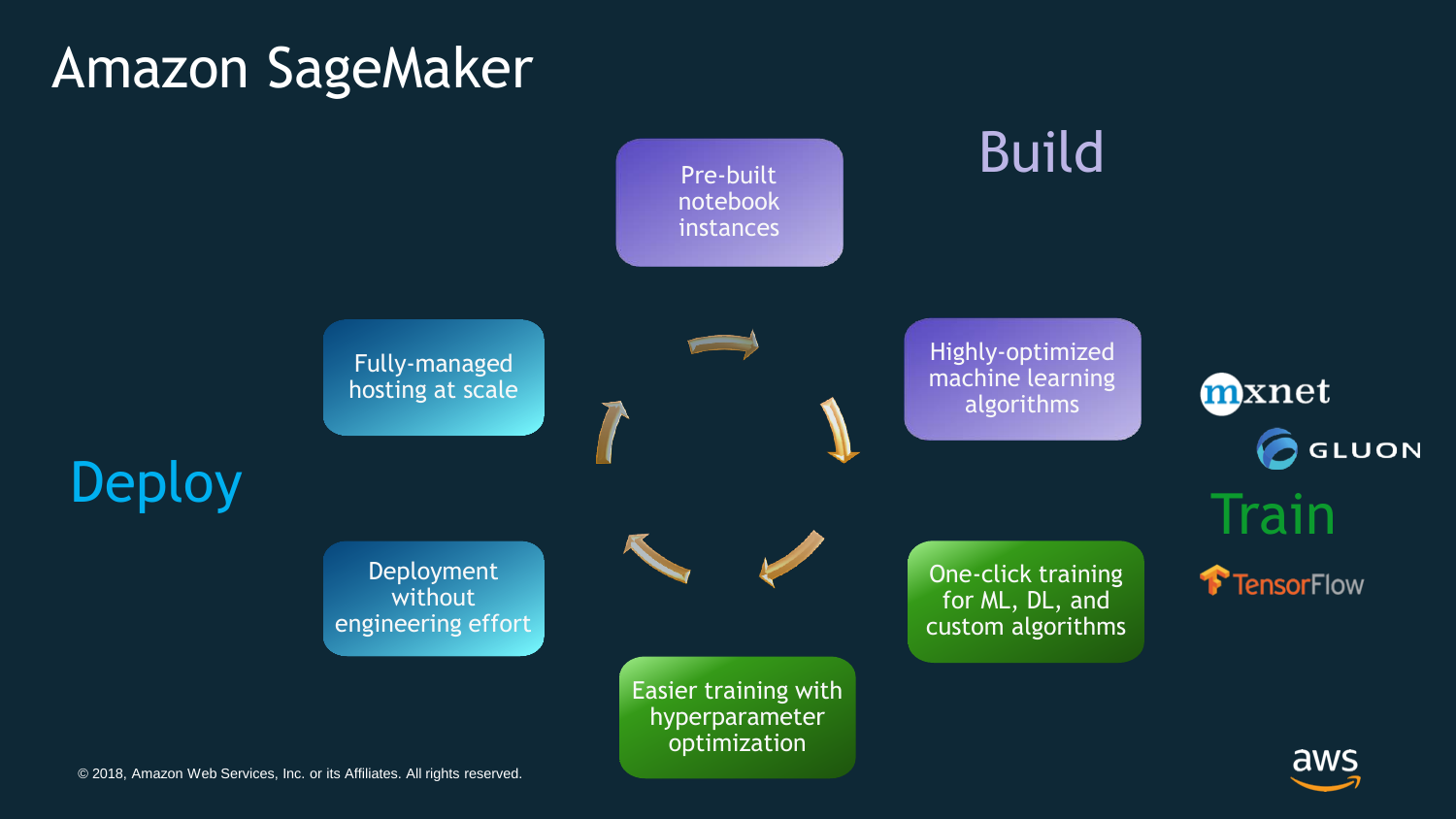### Customer use case: Digital Globe

[https://aws.amazon.com/solutions/case-studies/digitalglobe-machine-learning/](https://aws.amazon.com/fr/solutions/case-studies/digitalglobe-machine-learning/)



- Operating Earth imaging satellites and providing image analysis services.
- Over 100 PB of imagery.
- Extensive use of Machine Learning on SageMaker to extract information from images.
- Working with the AWS ML Lab, built a predictive model reducing cloud storage costs by 50%.



#### USING AMAZON SAGEMAKER TO CUT **CLOUD STORAGE COSTS IN HALF**

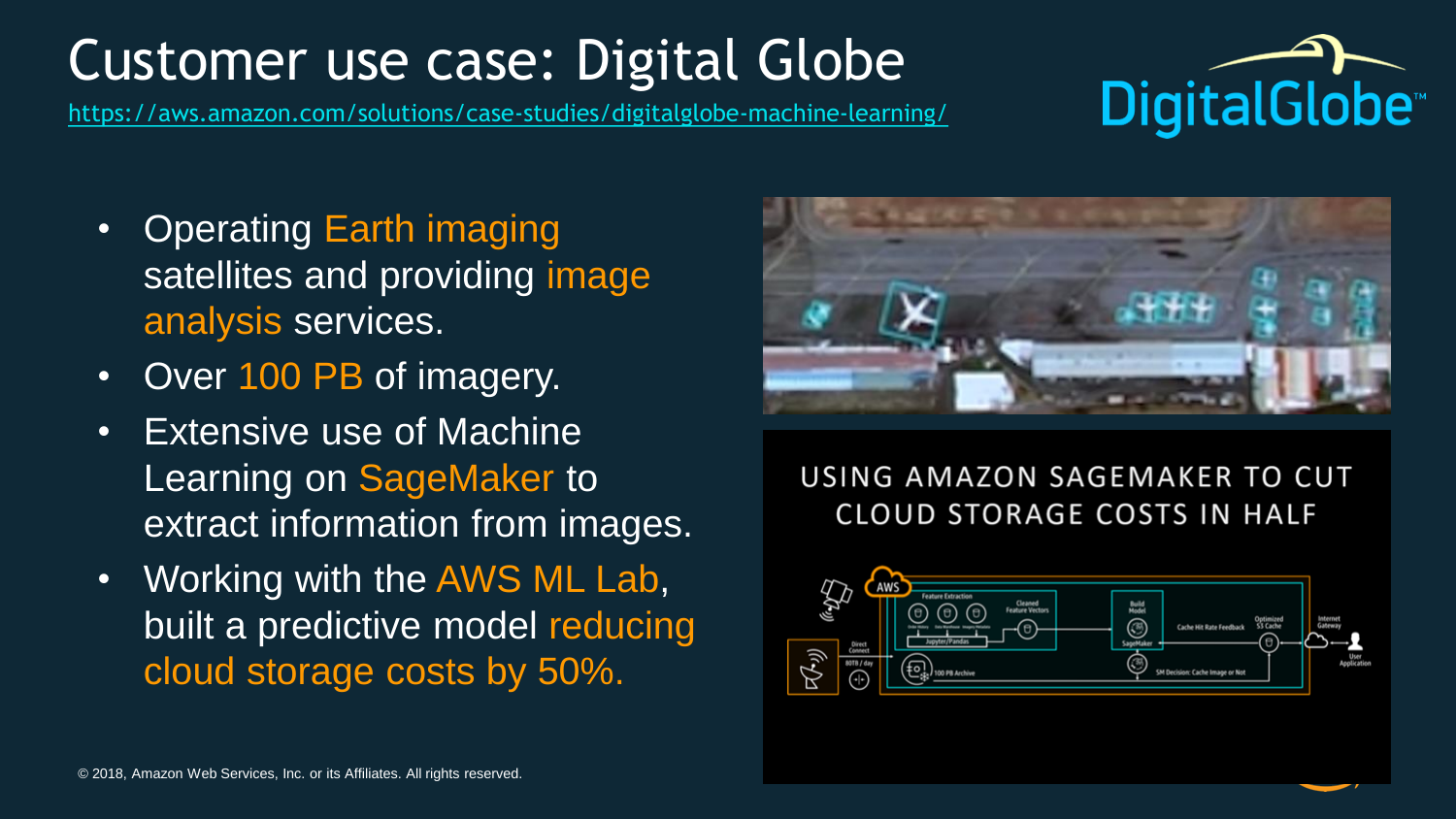# **Combining Spark and SageMaker**

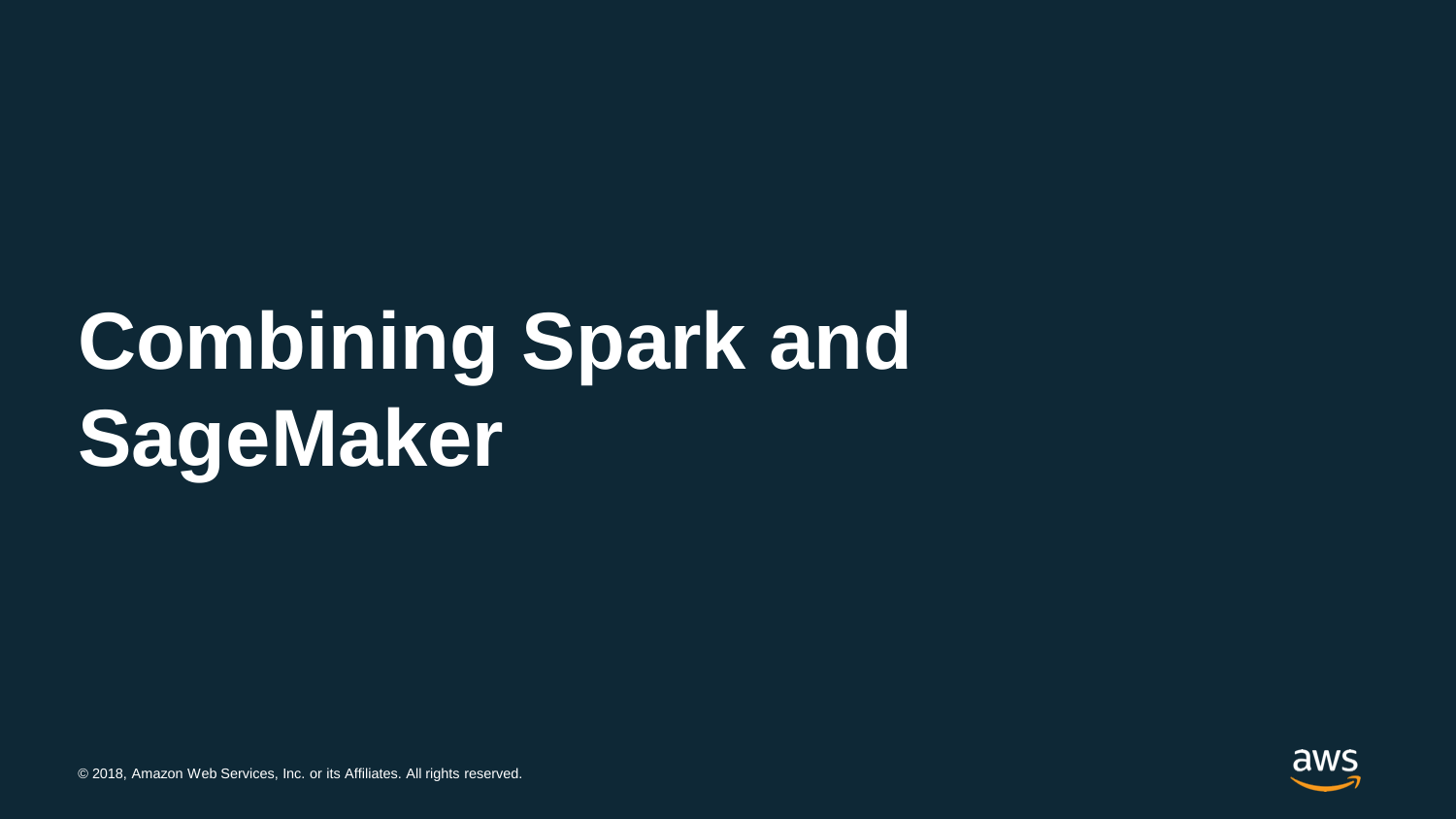### Decouple ETL and Machine Learning

- Different workloads require different instance types.
	- Say, M4 for ETL, P3 for ML training and C5 for ML prediction?
	- If you need GPUs for training, running your EMR cluster on GPU instances wouldn't be cost-efficient.
- Scale them independently.
	- Avoid oversizing your Spark cluster because one part of the process requires more capacity.
	- Avoid time-consuming resizing operations on EMR.
	- Run ETL once, train many models in parallel.
- SageMaker terminates training instances automatically.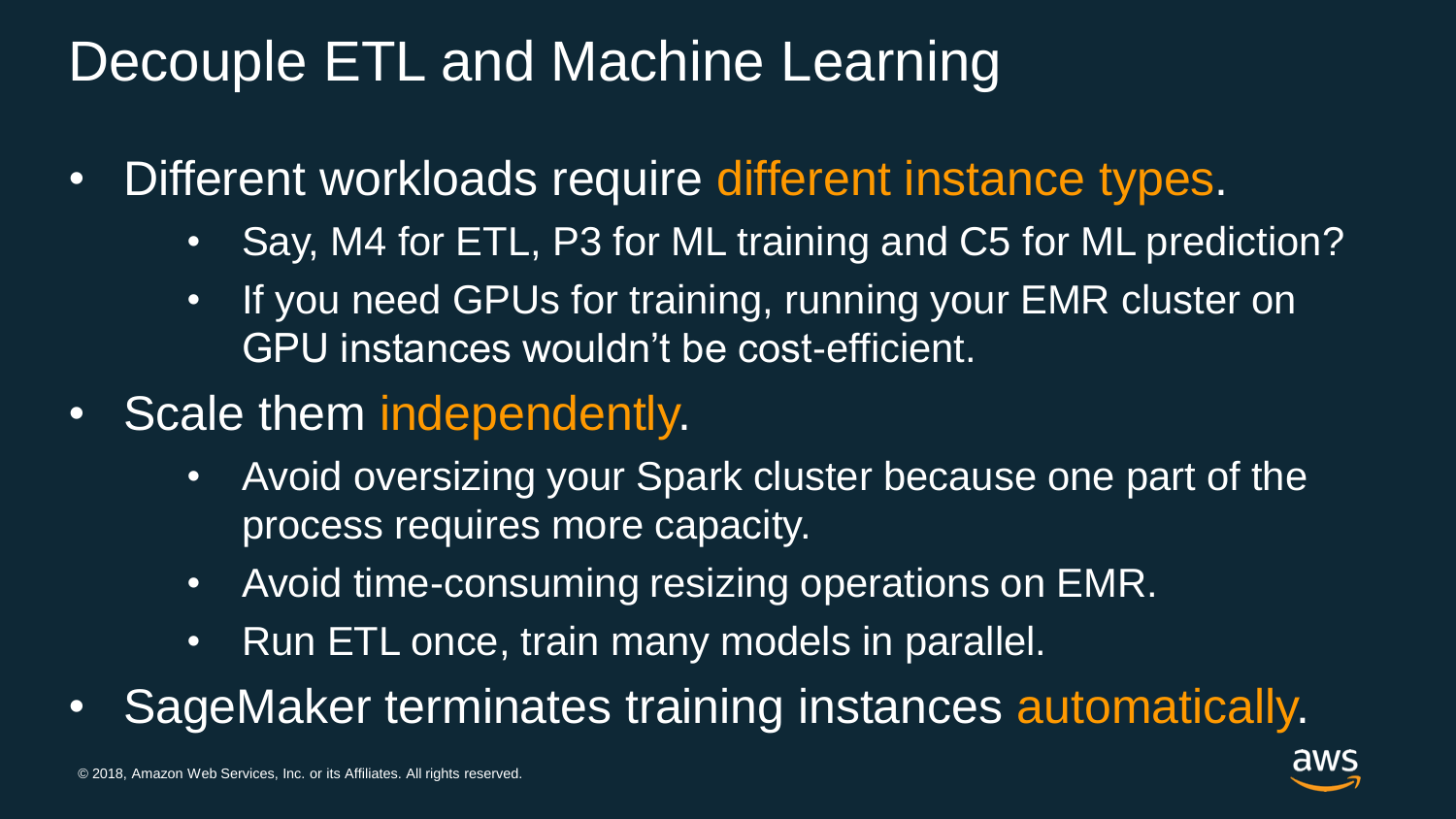### Run any ML algorithm in any language

• Spark MLlib is great, but you may need something else.

- SageMaker algorithms, able to train on huge data sets without the need for huge clusters.
- Deep Learning libraries, like TensorFlow or Apache MXNet.
- Your own custom code in any language.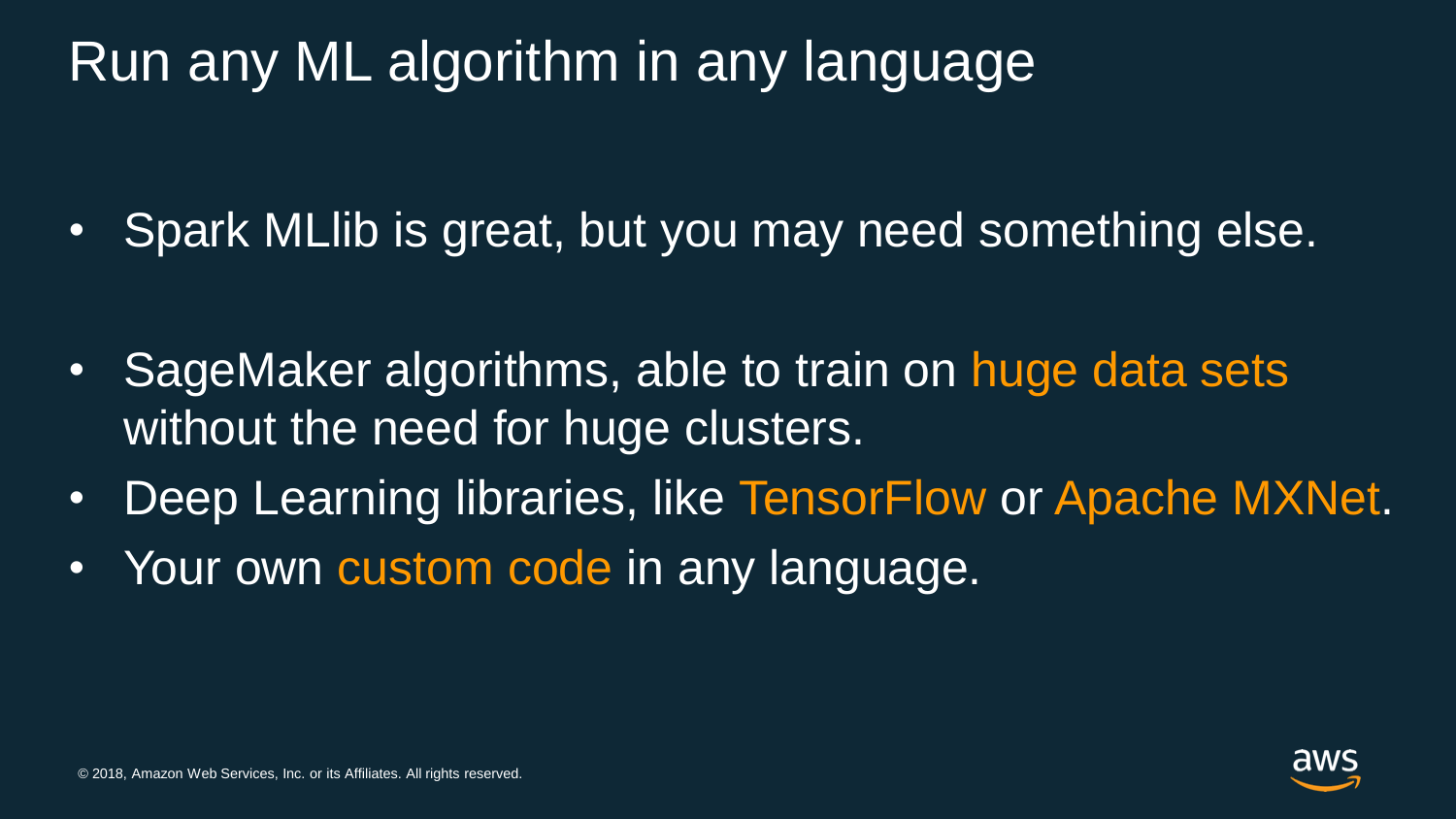### Deploy ML models in production

#### • Perform ML predictions without using Spark.

- Save the overhead of the Spark framework.
- Save loading your data in a *DataFrame*.

- Improve latency for small-batch predictions.
	- It can be difficult to achieve low-latency predictions with Spark ML models.
	- You can get real-time predictions with models hosted in SageMaker.
	- You can use very powerful instances for prediction endpoints.

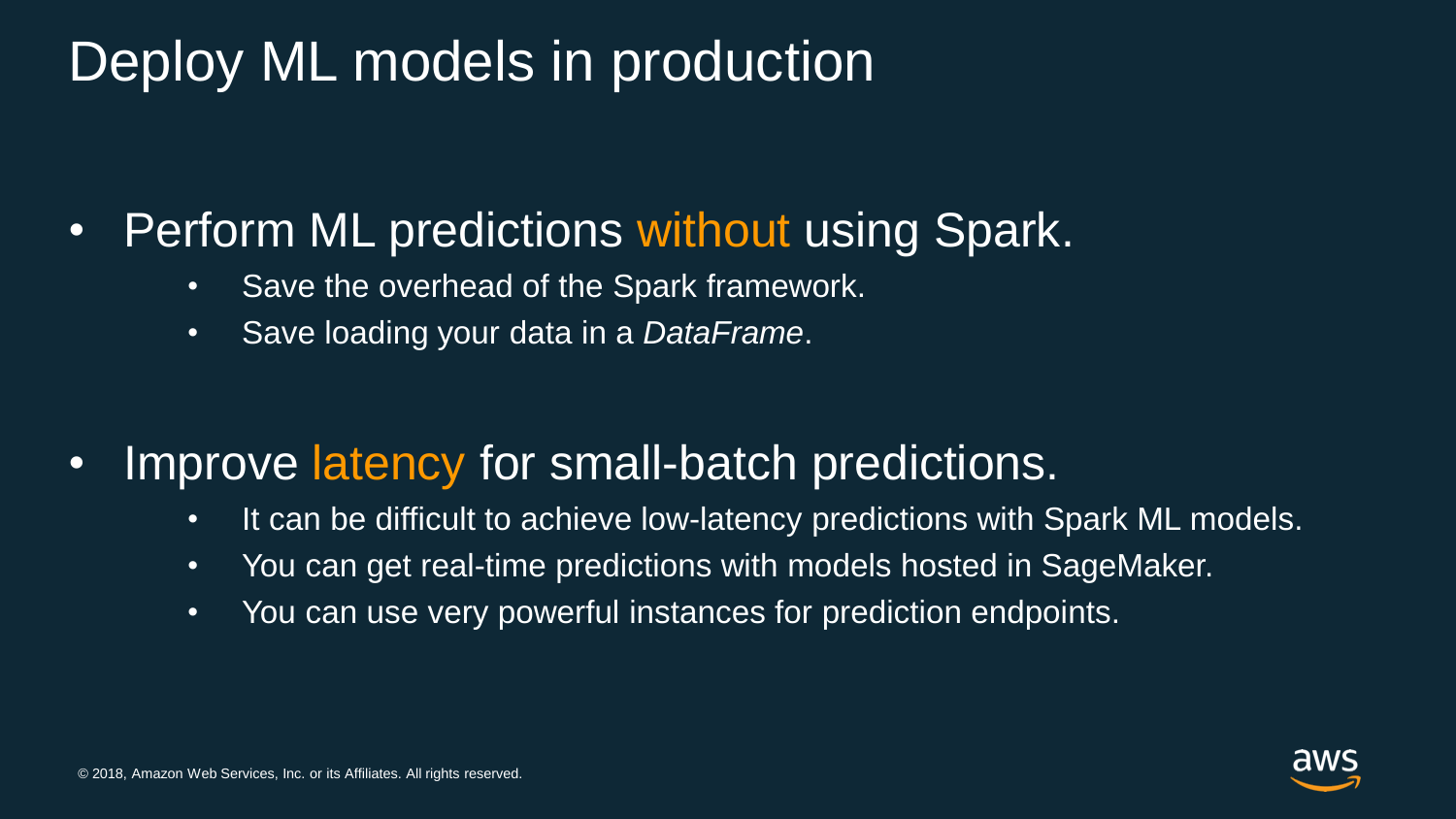#### Sample use cases

- Data preparation and feature engineering before training.
- Data transformation before batch prediction (model reuse).
- Data enrichment with predictions.
	- Predict missing values instead of using median.
	- Add new predicted features.
- Train on extremely large datasets with built-in algos.

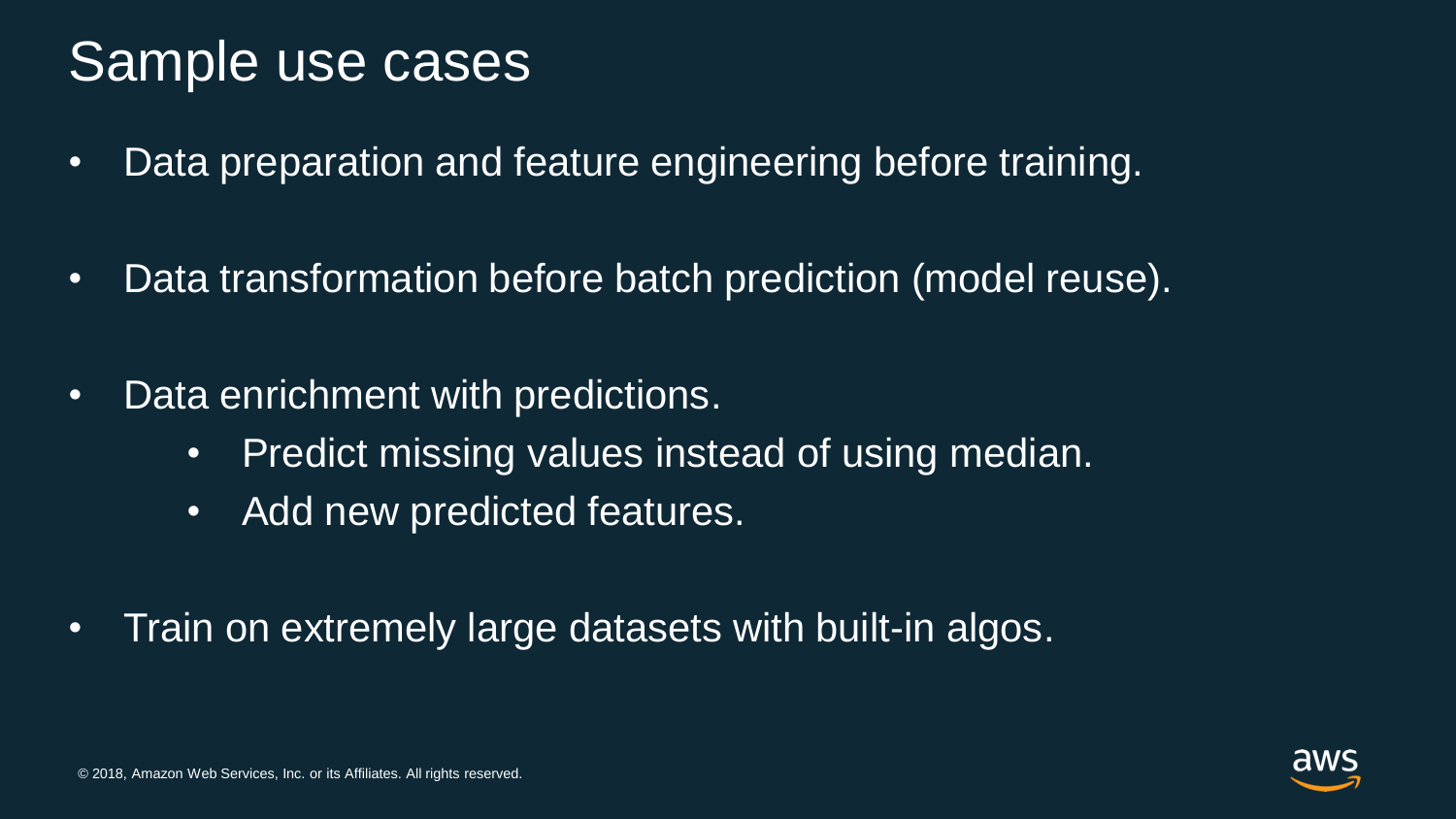### SageMaker SDK for Spark

<https://github.com/aws/sagemaker-spark>

- Python and Scala SDK, for Apache Spark 2.1.1 and 2.2.
- Pre-installed on EMR 5.11 and later.
- Train, import, deploy and predict with SageMaker models directly from your Spark application.
	- Standalone,
	- Integration in Spark MLlib pipelines.
- *DataFrames* in, *DataFrames* out: automatic conversion to and from protobuf

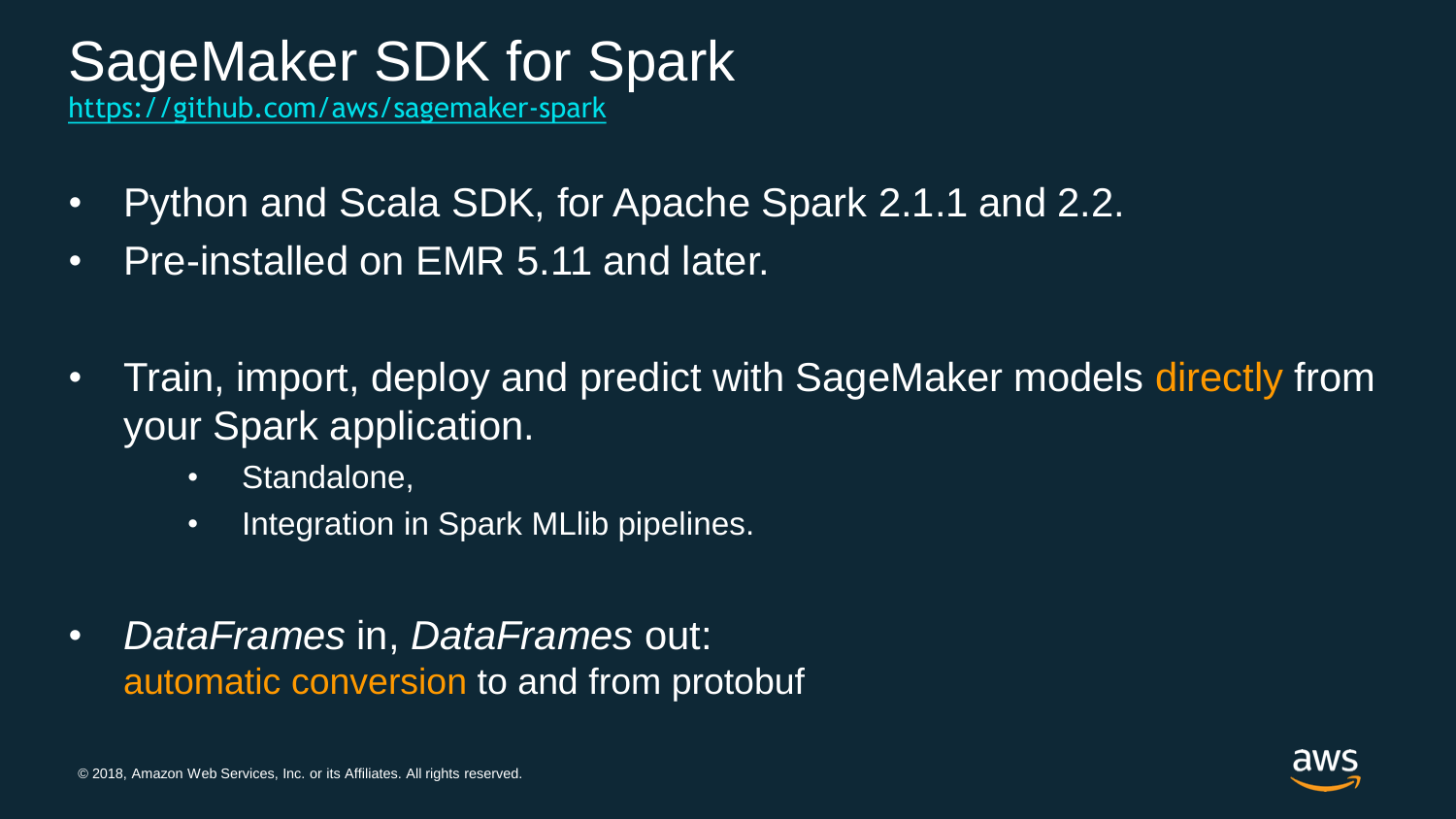### SageMaker SDK for Spark – built-in algorithms

<https://docs.aws.amazon.com/sagemaker/latest/dg/algos.html>

- High-level API for:
	- **Linear Learner**
	- Factorization Machines
	- K-Means
	- PCA
	- $\cdot$  IDA
	- XGBoost

Infinitely scalable algorithms: no limit to the amount of data that they can process

• The *SageMakerEstimator* object lets you use any containerized code stored in Amazon ECR (just like the regular SageMaker SDK).

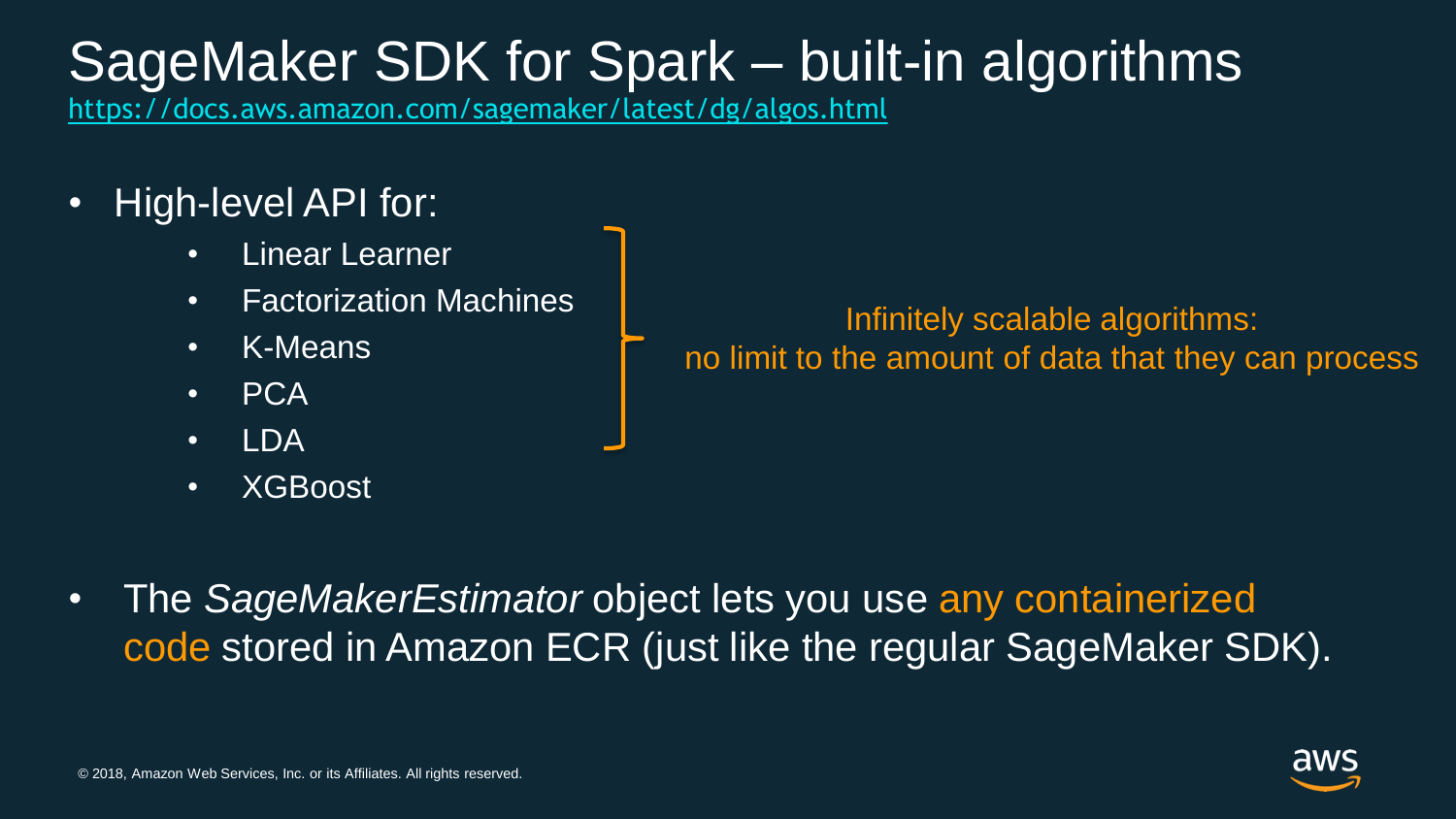

- 1 Classifying MNIST in Python with XGBoost (SageMaker)
- 2 Clustering MNIST in Scala with K-Means (SageMaker)
- 3 Clustering MNIST in Scala with a Pipeline: PCA (MLlib) + K-Means (SageMaker)

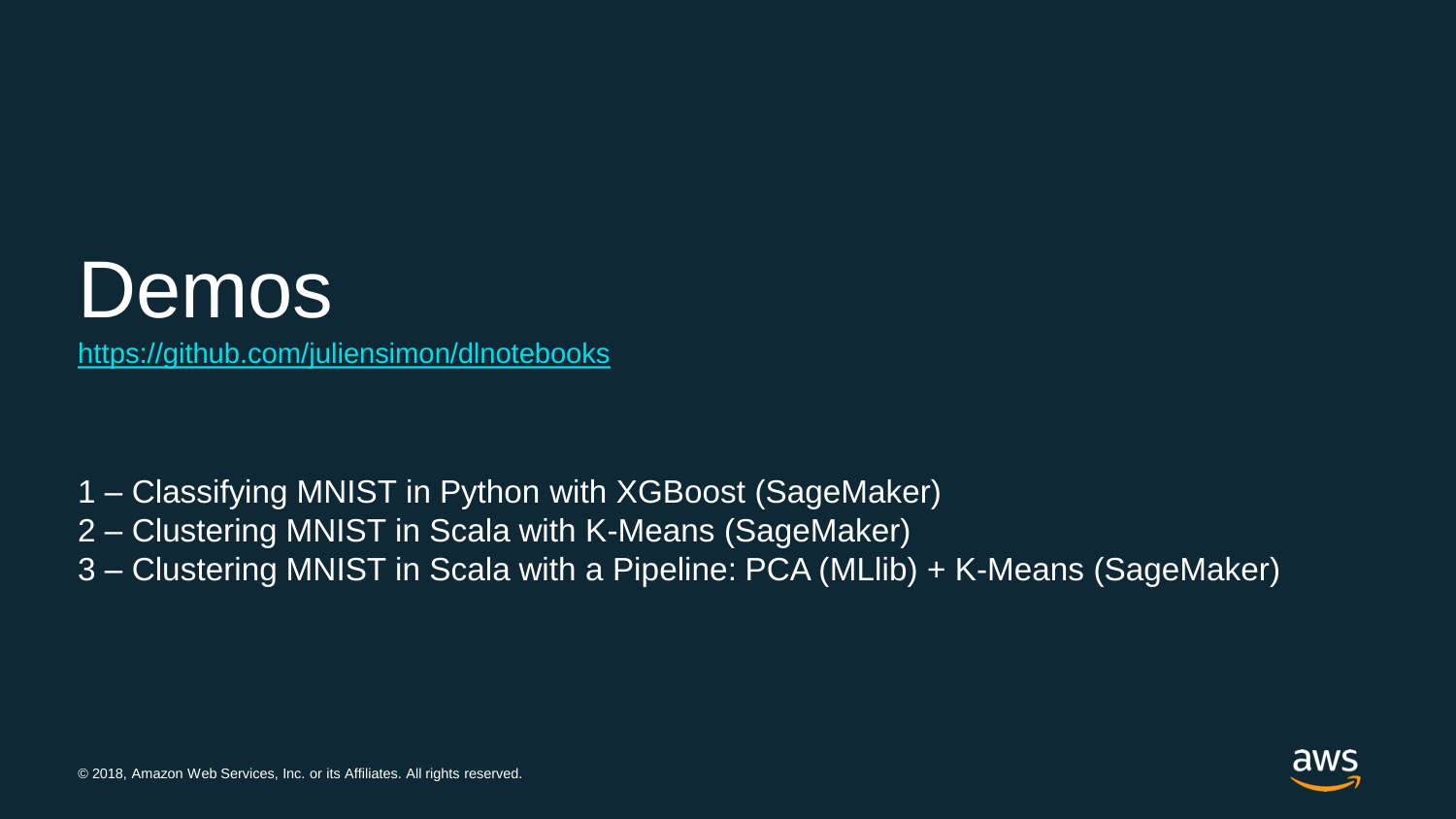### Getting started

<https://aws.amazon.com/machine-learning> <https://aws.amazon.com/sagemaker> <https://aws.amazon.com/emr>

An overview [of Amazon SageMaker](https://www.youtube.com/watch?v=ym7NEYEx9x4) [AWS re:Invent 2016: Best Practices for Apache Spark on Amazon EMR](https://www.youtube.com/watch?v=KfgCJufxI0M)

<https://github.com/aws/sagemaker-python-sdk> <https://github.com/aws/sagemaker-spark>

<https://medium.com/@julsimon>